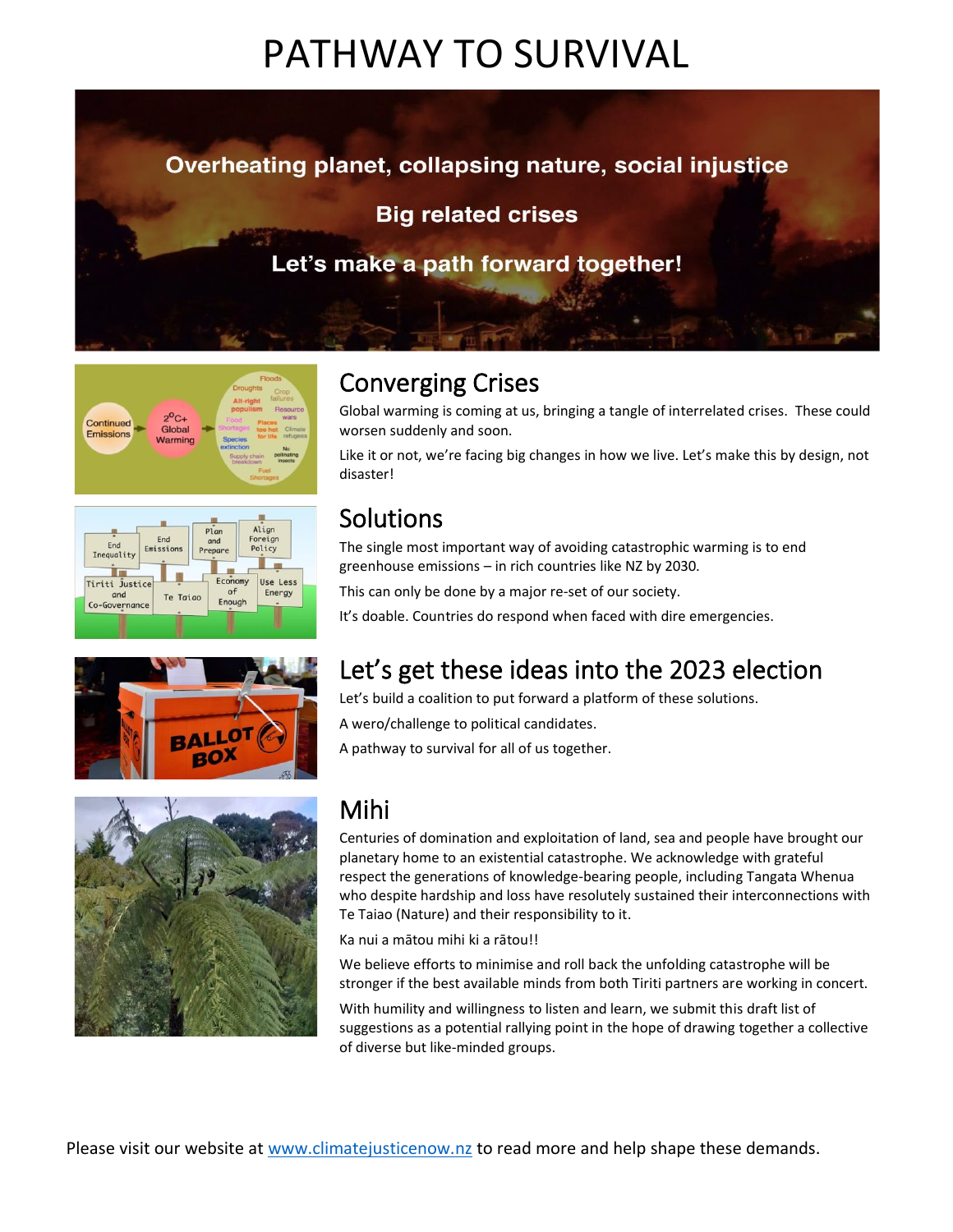

# Tiriti Justice and Co-Governance

*Change the way decisions are made to give everyone a voice – Tangata Whenua and Tangata Tiriti (or Tauiwi) – rather than big business.*

### *What Must Be Done*

- Ensure the public understand the severity of the inter-related climate, ecosystem and social inequality crises and how these arose from our collective colonial and capitalist history.
- Formally recognise the primacy of Te Tiriti text and that Māori sovereignty was never ceded.
- Welcome and use the Matike Mai process to create new forms of respectful relationships between Tangata Whenua and Tangata Tiriti, and forms of co-governance that reflect our interdependence, shared values and responsibility to Te Taiao (The Environment/Planet/Universe)
- Ensure that decision-making and governance structures reflect true participatory democracy, not the voices of corporate vested interests. Explore new structures, such as Te Tiriti-based citizens assemblies, that ensure equity between Tangata Whenua, Tangata Moana (related peoples from the pacific) and Tangata Tiriti (the rest of us) and give a voice to ordinary people's concerns.
- A formal information programme to tell the truth about the interrelated crises, so everyone is well informed.



## Te Taiao

*Repair and protect the land, water and wild areas we depend on for food and life.*

### *What Must Be Done*

- Expand local food self-sufficiency.
- Ensure safe drinking water in all communities.
- End use of synthetic nitrogen fertiliser and move to regenerative food production.
- Expand carbon sinks reserve areas of bush, wetlands and ocean, and expand urban tree canopy.
- Cease bottom trawling, create marine sanctuaries to prevent fishing and mining in 30-50% of our Exclusive Economic Zone (EEZ).
- Cease international trade that causes deforestation or other ecosystem destruction in other parts of the world, e.g, palm oil, palm kernel extract.



# Economy of Enough

*Shift to a steady-state economy based on collective welfare, not greed and resource overshoot.*

#### *What Must Be Done*

- Shift to a steady-state, circular economic model that ensures we are not consuming more ecosystem resources than the planetary ecosystem can regenerate (resource overshoot)
- Gradually reset existing fiscal, monetary, and trade policy levers from growth toward a steady state.
- Expand local self-sufficiency and reduce international trade in favour of local production of energy, food and basic necessities.
- Replace vested interest lobbyists with citizens assemblies for crucial economic decision-making and resource allocation.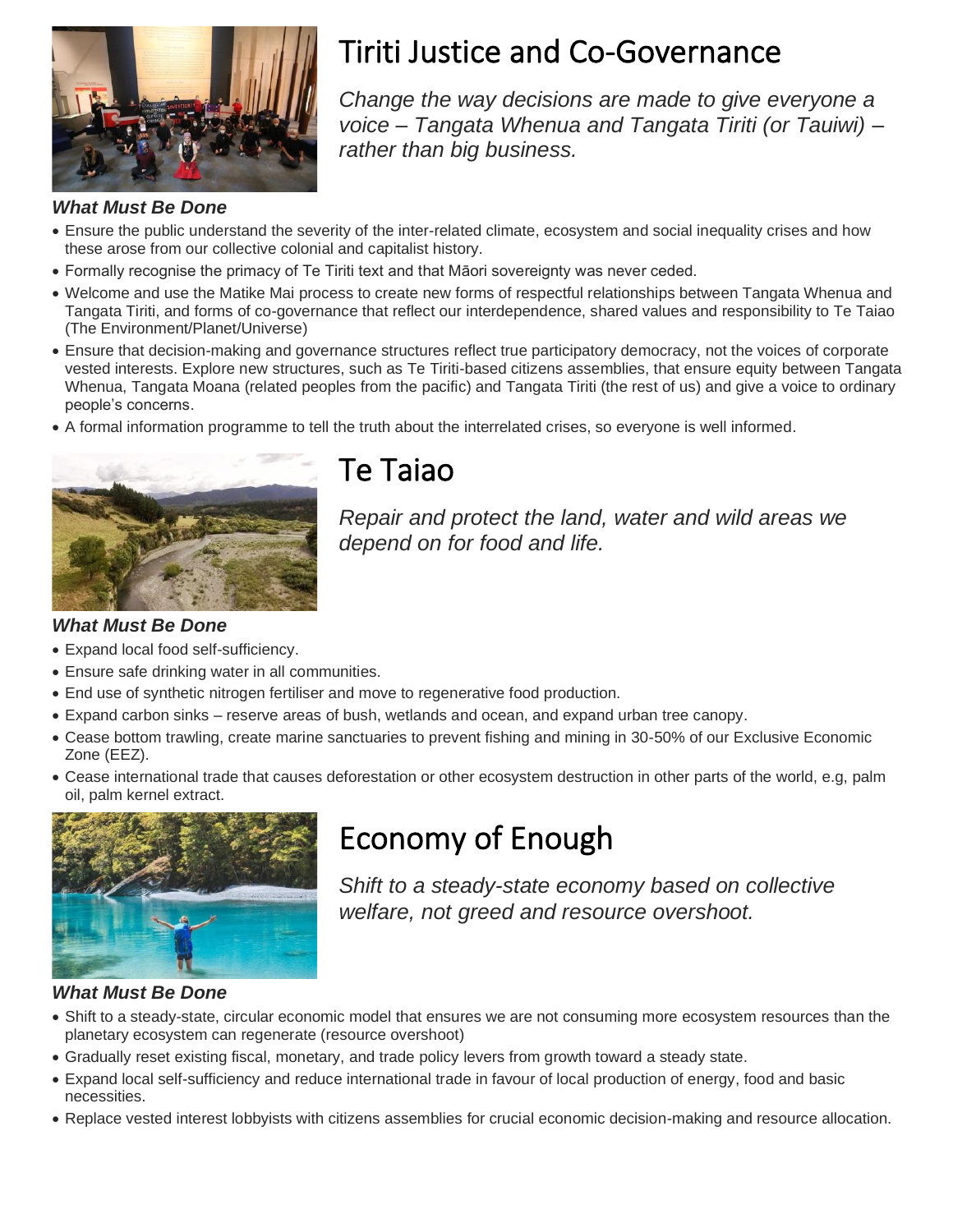

# Use Less Energy

*Bring in a managed energy descent – reduce energy use and minimise waste.*

### *What Must Be Done*

- Bring in a form of universal rationing or quota scheme, such as tradable energy quotas (TEQ) or tradable carbon credits (TCC), to reduce energy use and emissions in an equitable and planned manner.
- Stop food and packaging waste, and planned obsolescence of appliances e.g. require businesses to be responsible for the cost of a product at all stages of its life, including disposal.
- Move from ownership to shared use.
- Stop the advertising of non-essentials.
- Require all new builds to meet safe, low-energy, climate-proof standards.



# End Inequality

*End inequality of wealth, housing and income security.*

### *What Must Be Done*

- Ensure all those affected by the major changes outlined here are supported fairly through the transition to new activities with no loss of basic security.
- Guarantee universal access to a minimum income and basic free services, including health care, education, public transport, energy, internet access.
- Guarantee universal access to safe secure affordable housing, e.g. through state/public building programmes, appropriate taxation, stronger protection for renters etc.
- Ensure equity through a progressive income and wealth tax system that taxes the richest to ensure income security for all.



# End Emissions

*End Aotearoa's production of greenhouse emissions.*

### *What Must Be Done*

- Immediately cease government funding and subsidies for high emitters and high emission activities.
- End coal, oil and gas extraction and imports.
- Bring in a form of universal rationing/quota scheme such as tradable energy quotas (TEQ) or tradable carbon credits (TCC) to reduce emissions in an equitable and planned manner.
- Shift funding away from motorways and other car infrastructure to facilities for walking, cycling, low-emission rail and shipping, and a linked-up national public transport system.
- Expand low-carbon alternatives to domestic and international air travel, including inter-city rail, coastal shipping, and increased use of virtual conferencing.
- Expand alternative low-emission technologies for transport, agriculture, etc.
- Cease industrial agriculture, including intensive dairying, with support to farmers to shift to regenerative agriculture systems and/or rewilding.
- Reduce imports of goods and services with high embedded emissions, and localise production of as many essential goods as possible.